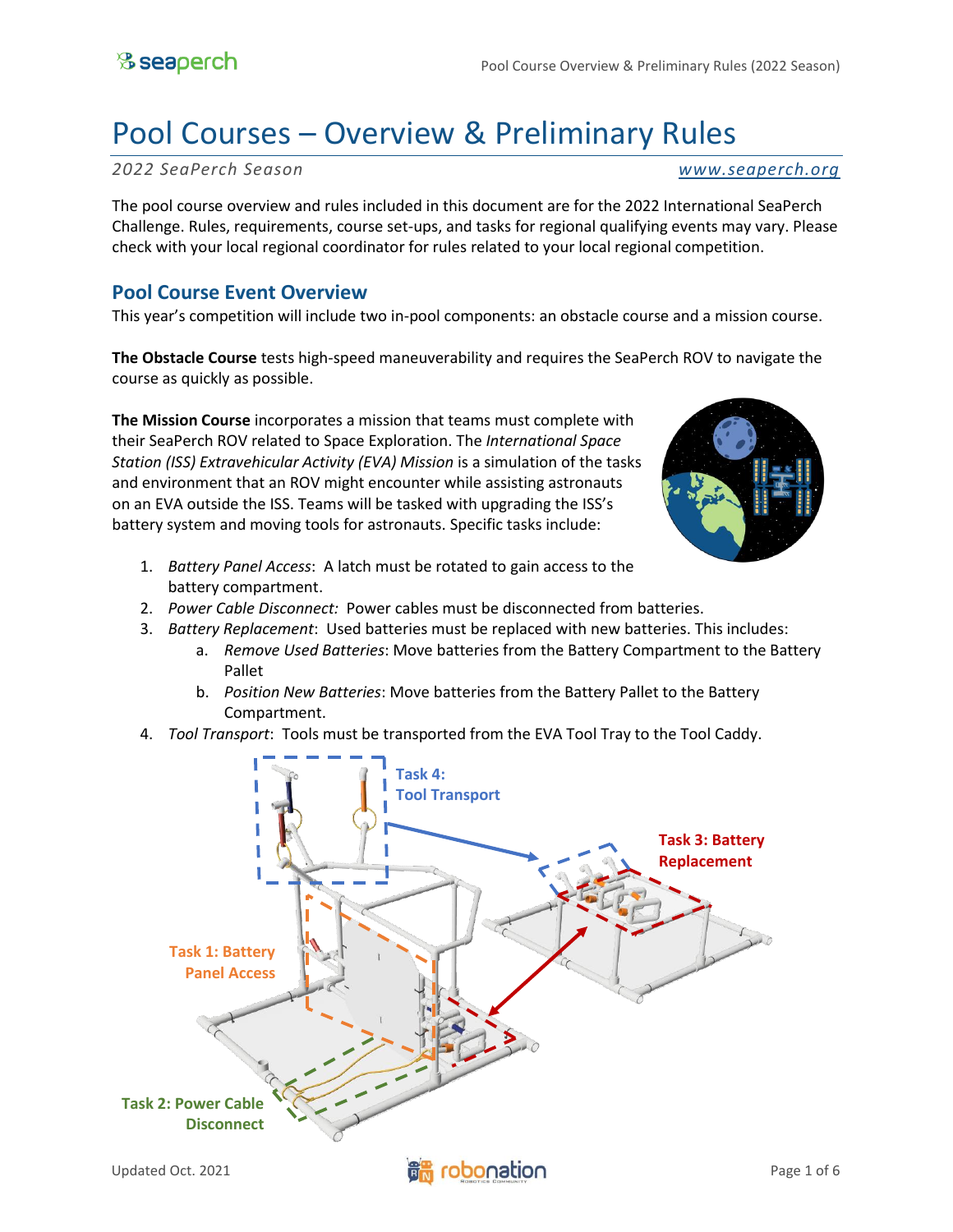### **General Pool Event Rules**

### **ROV, Spare Parts, and Adjustments**

- 1. The team must use the same ROV that was presented at compliance for both pool events.
- 2. Each team must have their own ROV teams are not allowed to share an ROV.
- 3. Teams are not allowed to share ROV attachments or devices.
- 4. Spare parts are allowed; however, spare ROVs are not allowed.
- 5. Any design or structural modifications made to the ROV must be made before the team's first pool event and the ROV must be re-submitted for a compliance check.
- 6. No parts or materials, except as noted in this section, may be added to or removed from the ROV between pool events. The ROV must compete in both pool events with the same attachments and parts connected. Violations will result in disqualification.
- 7. Attachments and parts may be repositioned between the two pool events.
- 8. The ROV may be worked on or adjusted during competition. This may include adjusting buoyancy, adding or removing buoyancy materials, or adding materials like tape or cable ties necessary to secure parts. However, the run timer will continue.
- 9. Replacement of failed or damaged parts is permitted. Teams replacing failed or damaged parts must re- submit their ROV for a compliance check conducted by staff at the Triage or Field First Aid Station.
- 10. Passing compliance checks does not guarantee the right to compete. Lead judges in the competition area have the final say on safety and compliance issues and may require teams that have already passed the compliance check to fix issues prior to competing.

### **Auxiliary Equipment, Batteries, and Power Supplies**

*Note: These rules are specific to the 2022 International SeaPerch Challenge. Teams should verify power requirements, allowable power sources, and set-ups with their local regional coordinator.* 

- 1. 12-volt direct current (VDC) power connections for the standard SeaPerch power cable alligator clips will be supplied for each competition lane. This power connection is for the ROV only; no auxiliary equipment may be connected to this power connection.
- 2. Teams may provide their own battery for the ROV.
- 3. Teams may provide an additional battery for auxiliary equipment such as cameras, advanced controllers, and electromechanical ROV attachments.
- 4. Team supplied batteries must not be larger than 6.5" long x 3" wide x 4" high and must be 12 VDC with a maximum of 9-amp hour rating.
- 5. Teams may not bring anything to the pool deck that requires 110-volt power.

#### **Diver Assistance and ROV Tether Handling**

- 1. The ROV must move only under its own power. Teams will incur a two-minute penalty if they pull or otherwise maneuver the ROV by the tether.
- 2. If the ROV or tether becomes tangled on the course structure or is otherwise unable to move on its own power, a team member must notify the judge that they would like to try to free the ROV, or request diver assistance to free or retrieve the ROV. Under this circumstance teams may pull on the tether; however, the run timer will continue, and a two-minute penalty will be added to the elapsed time. If the ROV is pulled by the tether or moved by a diver, the ROV must be returned to the location that it was moved from before it may continue competing.

#### **On Deck**

1. Only two student team members are allowed on the pool deck in the competition area during an event. No teachers, coaches, parents, mentors, or others are allowed in the competition

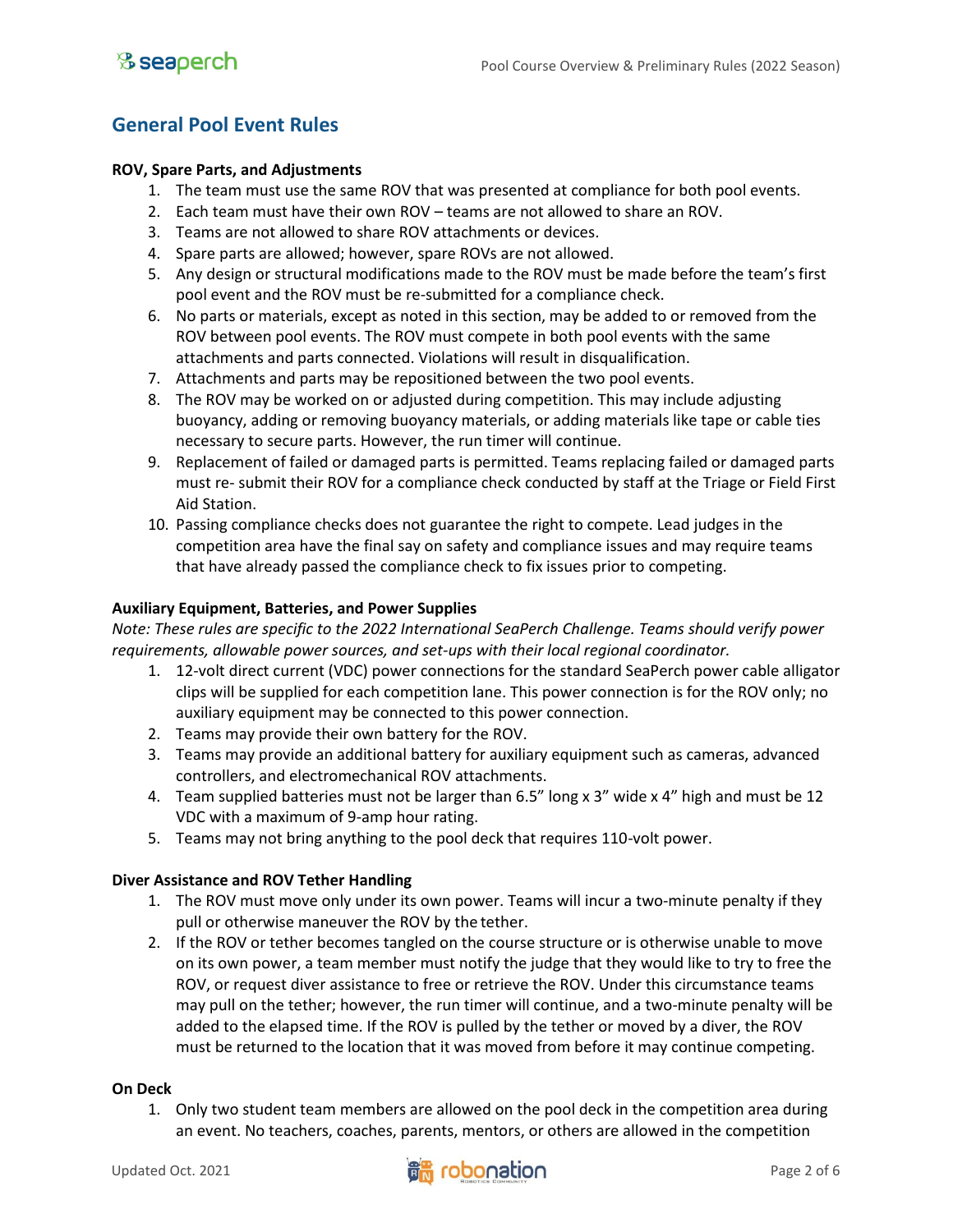

area unless prior arrangements have been made to accommodate special needs.

- 2. The on-deck team members may switch drivers at any time and as many times as they choose.
- 3. All team members must wear shoes with rubber soles while on the pool deck.
- 4. Teams will be given a two -minute set-up period after arriving at the competition lane. During this set-up period, teams should adjust the ROV's buoyancy and make any other necessary adjustments. The lane judges will start the run timer at the end of the set-up period.

### **Obstacle Course Task Description & Preliminary Rules**

The Obstacle Course consists of five 18" hoops oriented at different angles. Please note there is no guarantee of the position of the obstacle course hoops at competitions, so operators should not try to memorize actions such as in playing a video game but should instead practice a variety of general highspeed maneuvers. Time allotted for the obstacle course run is dependent on venue, number of teams, and other factors and will be released with final rules.

### **Obstacle Course Navigation & Rules:**

- 1. *Start of run*: The ROV must be surfaced, within six inches (6") of the wall, and under its own power. Team members are not allowed to touch the ROV after the lane judge begins the countdown to start the run.
- 2. The ROV is required to pass through each of the five obstacle course hoops in order starting at the hoop closest to the pool wall.
- 3. The ROV must surface after clearing the hoop furthest from the pool wall. Surfacing is considered complete when any part of the ROV breaks the surface of the water.
- 4. The ROV must re-submerge and head back to the pool wall by passing through each of the five hoops in reverse order.
- 5. *End of run:* The run is complete when the ROV touches the pool wall while surfaced (any part of the ROV breaks the surface of the water). The run will be aborted if the allotted time expires even if the ROV has not completed the course.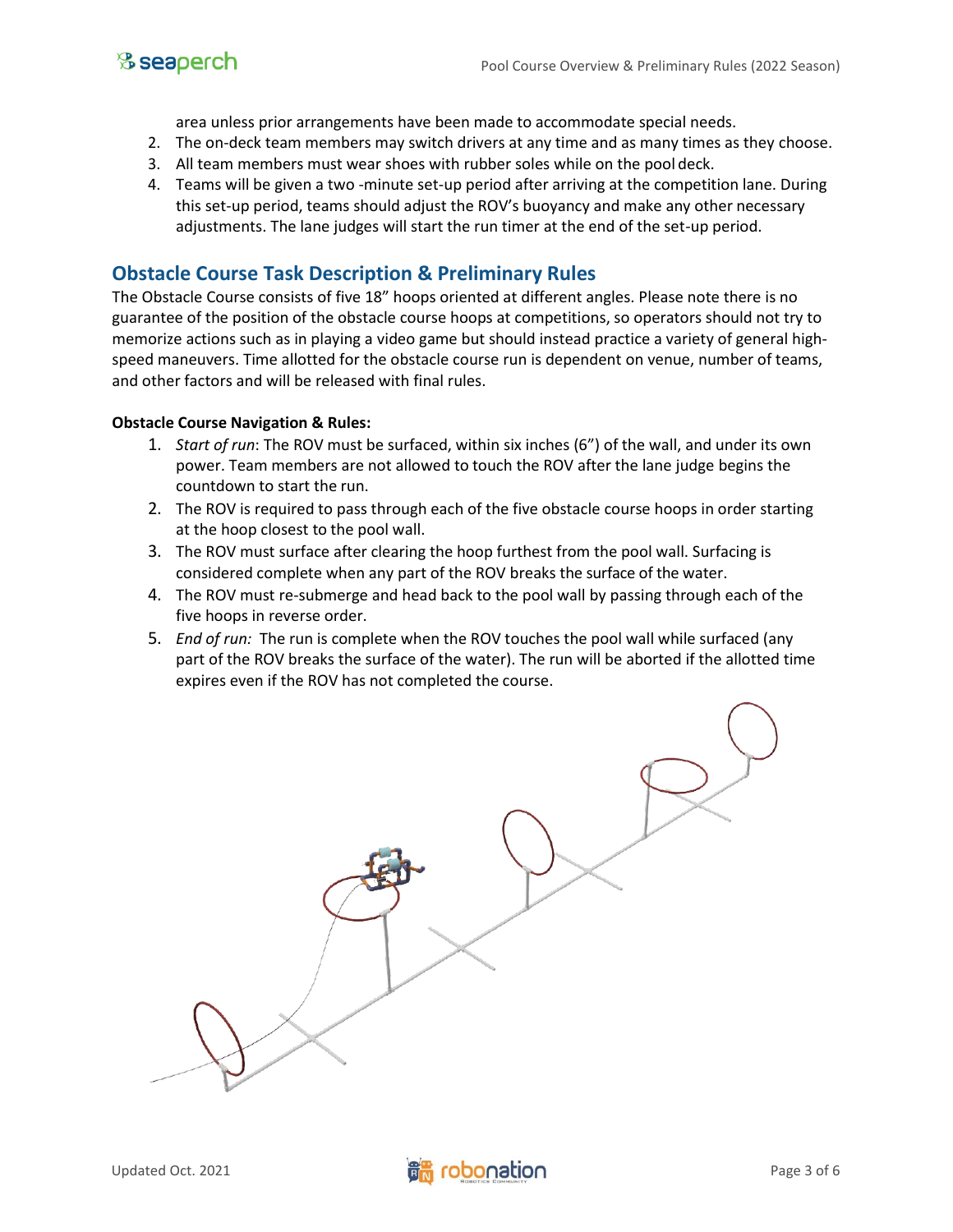### **Mission Course Task Description & Preliminary Rules**

The Mission Course consists of four tasks across two task frames. Tasks may be completed in any order with the exceptions noted in individual tasks.

### **Mission Course Navigation & Rules:**

- 1. *Start of run:* The ROV must be surfaced, within six inches (6") of the wall, and under its own power. Team members are not allowed to touch the ROV after the lane judge begins the countdown to start the run.
- 2. Batteries may be transported in any order.
- 3. Multiple objects may be transported at the same time.
- 4. Once a used battery has been removed from the battery compartment (Task 3), points will not be awarded for opening the battery panel (Task 1).
- 5. Points will not be awarded for disconnecting power cables (Task 2) if the disconnection occurs due to used batteries being moved.
- 6. Points will not be awarded for multiple tools left on a single hook in the tool caddy (Task 4).
- 7. *End of Run:* The timer will be stopped when the ROV touches the pool wall while surfaced (any part of the ROV breaks the surface of the water). Teams will receive points for all tasks completed during the run and bonus points will be awarded to teams to complete their run prior to the maximum allotted time.

Time allotted for the mission course run is dependent on venue, number of teams, and other factors and will be released with final rules.

#### **Task 1: Battery Panel Access**

This task includes two subtasks: 1) unlatching the panel and 2) opening the panel to gain access to the batteries.

To unlatch the panel, the latch must be rotated counterclockwise approximately 120° to unlatch the battery panel. The panel will not open automatically upon unlatching. The battery panel must be pulled or pushed to any position that will allow the batteries to be retrieved.

If a team is unable to open the battery panel, they may request diver assistance to open it, but a time penalty will be assessed and points will not be awarded for Task 1. If the team fails to open the battery panel, they may still transport the batteries as described in Task 3.

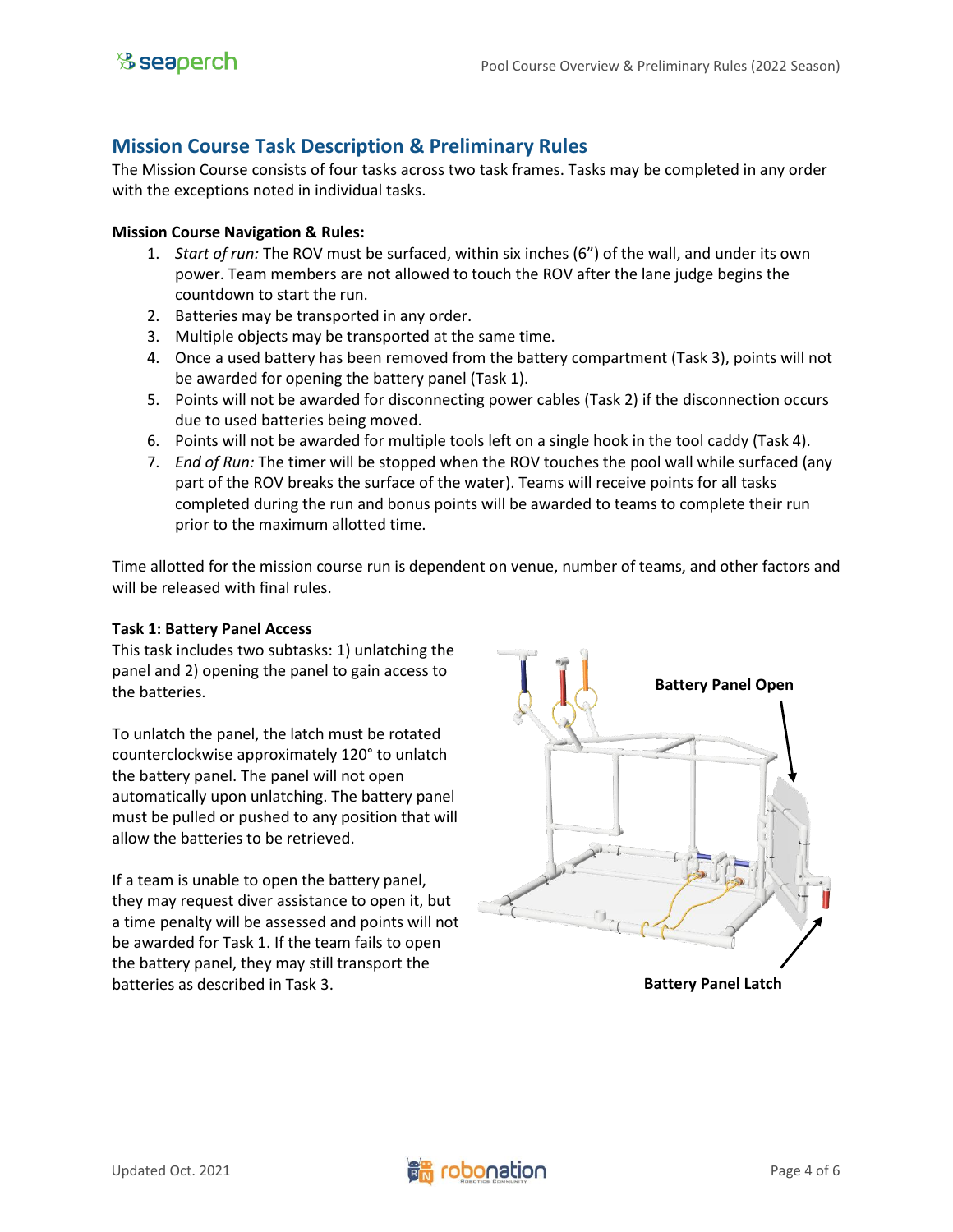# **& seaperch**

#### **Task 2: Disconnect Power Cables**

This task requires teams to disconnect the power cables that are magnetically connected to batteries located in the battery compartment behind the battery panel.

The power cables are magnetically connected to the batteries and require minimal force to unplug. To receive points for disconnecting the power cables force must be applied to the cables, not the batteries.



### **Task 3: Battery Replacement**

This task includes two subtasks 1) moving used batteries from the battery compartment to the battery pallet and 2) moving new batteries from the battery pallet to the battery compartment. The batteries are slightly negatively buoyant at a depth of five feet (5') but are neutrally to positively buoyant at shallower depths and may float away during transport.

In order to score points for this task, batteries must be transported through the battery panel opening.

If the team fails to open the battery panel (Task 1), they may still transport the batteries by going down through the top of the battery compartment structure, retrieving the batteries and exiting through the top of the battery compartment structure.